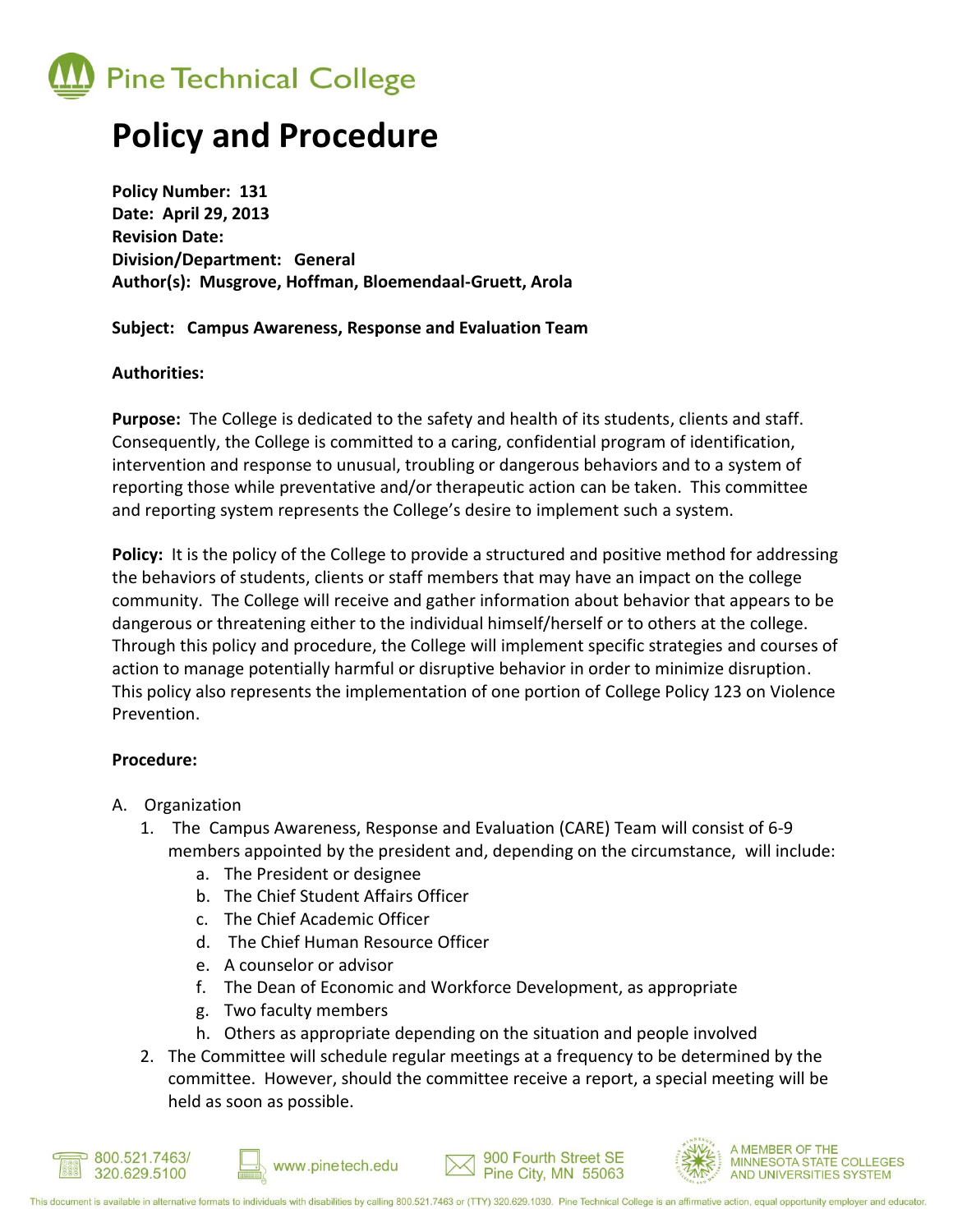

B. Behavior report system for on-campus incidents:

The committee will operate a systematic approach to gathering information about incidents of the types of behavior mentioned above.

- 1. A behavior report form will be available to any persons to report incidents of said behavior that are noteworthy. This includes behavior witnessed at temporary offcampus sites, such as with internships or similar assignments.
- 2. Behavior report forms that are completed regarding staff and faculty will be immediately forwarded to the Chief Human Resources Officer (CHRO). The CHRO will then evaluate the report and determine the best course of action.
- 3. Behavior report forms that are completed regarding students and visitors will be immediately forwarded to the Chief Student Affairs Officer (CSAO). The CSAO and the counselor or their designees will evaluate the report and determine the best course of action, one of which might be referral to the CARE Team.
- 4. The committee will receive the referral from the CSAO and analyze the behavior of the individual in question, including past issues, to determine a course of action.
- 5. Should such contact be deemed appropriate, the Committee will ask the CSAO and/or the President to contact the Sheriff's Office for consultation regarding the issue.
- 6. Incident report forms will be recorded and stored by the CSAO.
- 7. The Committee or the CSAO will communicate with the originator of the report that the incident is under scrutiny or, as appropriate, that the incident has been handled and closed.
- 8. The Committee and the CSAO will observe all MnSCU and federal rules regarding confidentiality.
- 9. If the President was not part of a particular Committee discussion and action, the Committee and the CSAO Dean will report to the President any Committee actions, recommendations or other input.
- C. Behavior Report System for off-campus or remote locations:

www.pinetech.edu

- 1. Note: Incidents occurring off campus in student internships or similar assignments will be treated as if they were on campus, incidents using the procedure above.
- 2. The committee will operate a systematic approach to gathering information about incidents of the types of behavior mentioned above.
- 3. A behavior report form will be available to persons in remote sites to report incidents of said behavior that are noteworthy.
- 4. All behavior report forms regarding staff and faculty from remote locations will be immediately forwarded to the Chief Human Resource Officer (CHRO). The CHRO will then evaluate the report and determine the best course of action..
- 5. Behavior report forms that are completed regarding students and visitors will be immediately forwarded to the Chief Student Affairs Officer (CSAO) and the Dean of Workforce and Economic Development.

The CSAO, the Dean and the counselor or their designees will evaluate the report and determine the best course of action, one of which might be referral to the CARE Team.